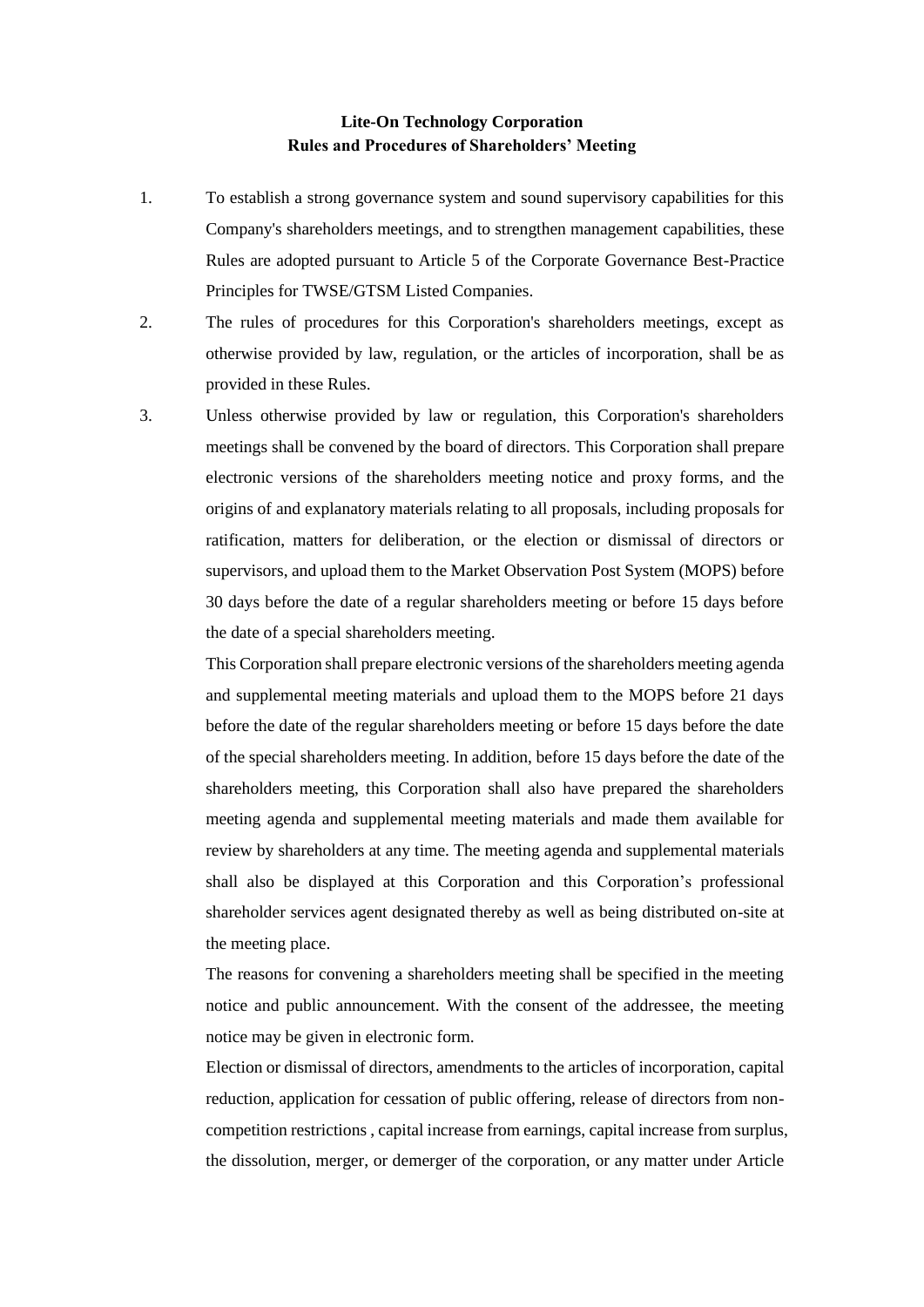185, paragraph 1 of the Company Act, any matter under Article 26-1 and Article 43- 6 of the Securities and Exchange Act, or any matter under Article 56-1 and Article 60-2 of the Regulations Governing the Offering and Issuance of Securities by Securities Issuers, shall be set out in the notice of the reasons for convening the shareholders meeting and explain its main content. None of the above matters may be raised by an extraordinary motion. If the reasons for convening the general meeting of shareholders have specified that the Company will wholly re-elect directors and the date of appointment. When the re-election of the directors is completed in the aforementioned shareholders' meeting, the appointment date shall not be changed at the same meeting by raising a provisional motion or any other methods.

A shareholder holding 1 percent or more of the total number of issued shares may submit to this Company for discussion at a regular shareholders meeting, more than one proposal will not be included in the proposals for discussion. If the proposal proposed by the shareholder is under the circumstances in paragraph 4 of Article 172- 1 of the Company Law, the board of directors can exclude the proposal for discussion. Directors may raise a proposal to urge this Corporation to promote public interest or fulfill social responsibilities, the procedure of which shall be conducted in accordance with relevant regulations of Article 172-1 under the Company Act stipulating that directors may only raise one proposal; proposals beyond the first one will not be included in the proposals for discussion.

The company should notify the shareholders the acceptance of shareholders' proposals, acceptance methods (written or electronic), acceptance premises, and acceptance period before the shareholders' book closing date of the regular shareholders' meeting; The period of acceptance shall not be less than ten days.

Proposals proposed by shareholders are limited to three hundred words, and those exceeding three hundred words shall not be included in the proposal; the shareholders of the proposal shall personally or entrust others to attend the general meeting of shareholders and participate in the discussion of the proposal.

The company should notify the shareholders for the processing results before the notice date of the shareholders' meeting, and list the proposals that are conformity with the rules in the meeting notice. For the shareholders' proposals that are not included in the proposal, the board of directors shall explain the reasons for the nonlisting at the shareholders' meeting.

4. For each shareholders meeting, a shareholder may appoint a proxy to attend the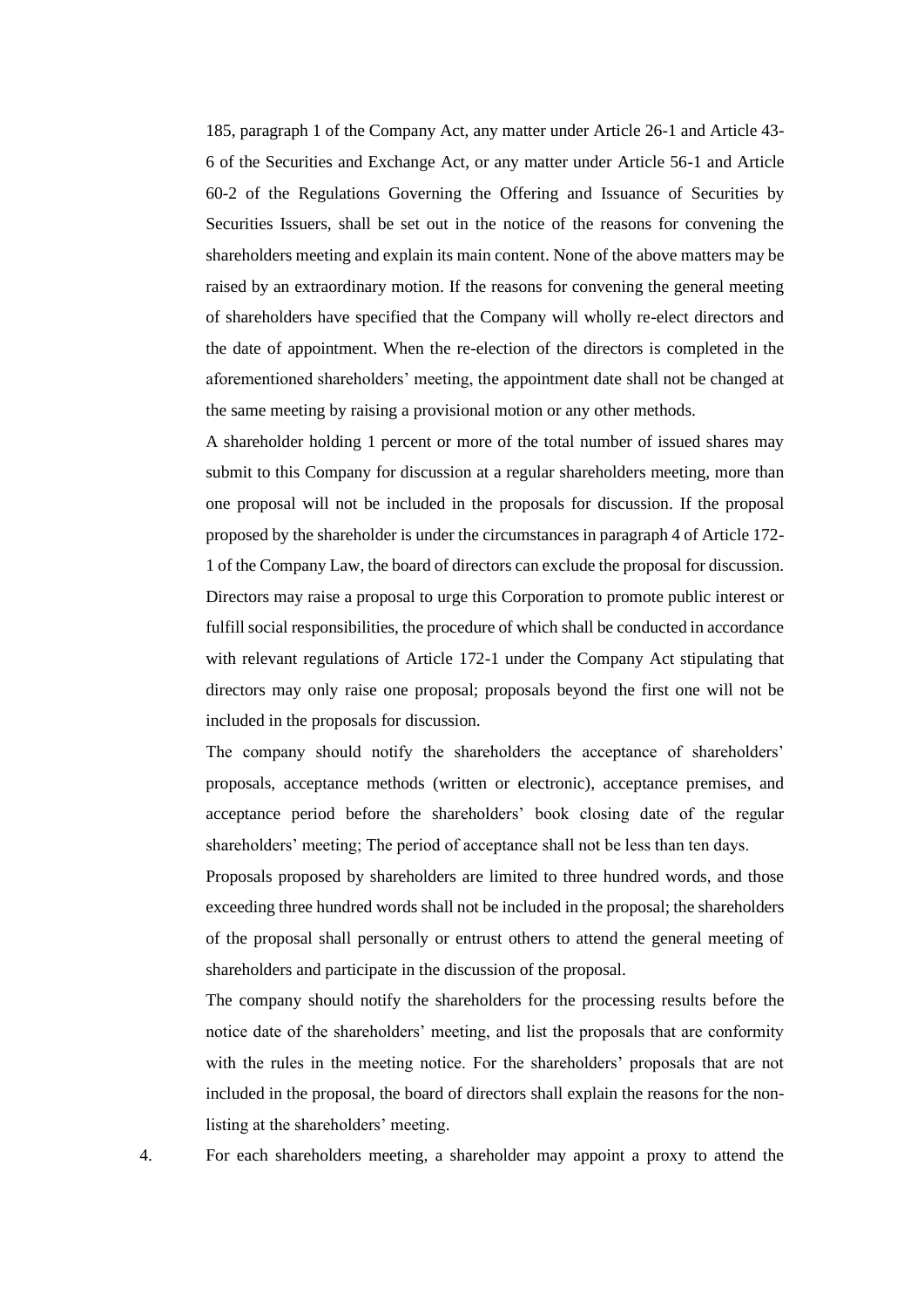meeting by providing the proxy form issued by this Corporation and stating the scope of the proxy's authorization.

A shareholder may issue only one proxy form and appoint only one proxy for any given shareholders meeting, and shall deliver the proxy form to this Corporation before 5 days before the date of the shareholders meeting. When duplicate proxy forms are delivered, the one received earliest shall prevail unless a declaration is made to cancel the previous proxy appointment.

After a proxy form has been delivered to this Corporation, if the shareholder intends to attend the meeting in person or to exercise voting rights by correspondence or electronically, a written notice of proxy cancellation shall be submitted to this Corporation before 2 business days before the meeting date. If the cancellation notice is submitted after that time, votes cast at the meeting by the proxy shall prevail.

5. The venue for a shareholders meeting shall be the premises of this Corporation, or a place easily accessible to shareholders and suitable for a shareholders meeting. The meeting may begin no earlier than 9 a.m. and no later than 3 p.m. Full consideration shall be given to the opinions of the independent directors with respect to the place and time of the meeting.

6. This Company shall furnish the shareholders meeting notice with the time and venue for signing in.

> The aforementioned time for signing in shall be at least 30 minutes before the shareholder meeting starts. There shall be signs to direct shareholders to proceed to the venue for signing in and personnel who are suitable in charge.

> Shareholders or their proxies (collectively, "shareholders") shall attend shareholders meetings based on attendance sign-in cards, or other certificates of attendance. This Corporation may not arbitrarily add requirements for other documents beyond those showing eligibility to attend presented by shareholders. Solicitors soliciting proxy forms shall also bring identification documents for verification. This Corporation shall furnish attending shareholders with the meeting agenda book, annual report, attendance card, speaker's slips, voting slips, and other meeting materials. Where there is an election of directors or supervisors, pre-printed ballots shall also be furnished.

> When the government or a juristic person is a shareholder, it may be represented by more than one representative at a shareholders meeting. When a juristic person is appointed to attend as proxy, it may designate only one person to represent it in the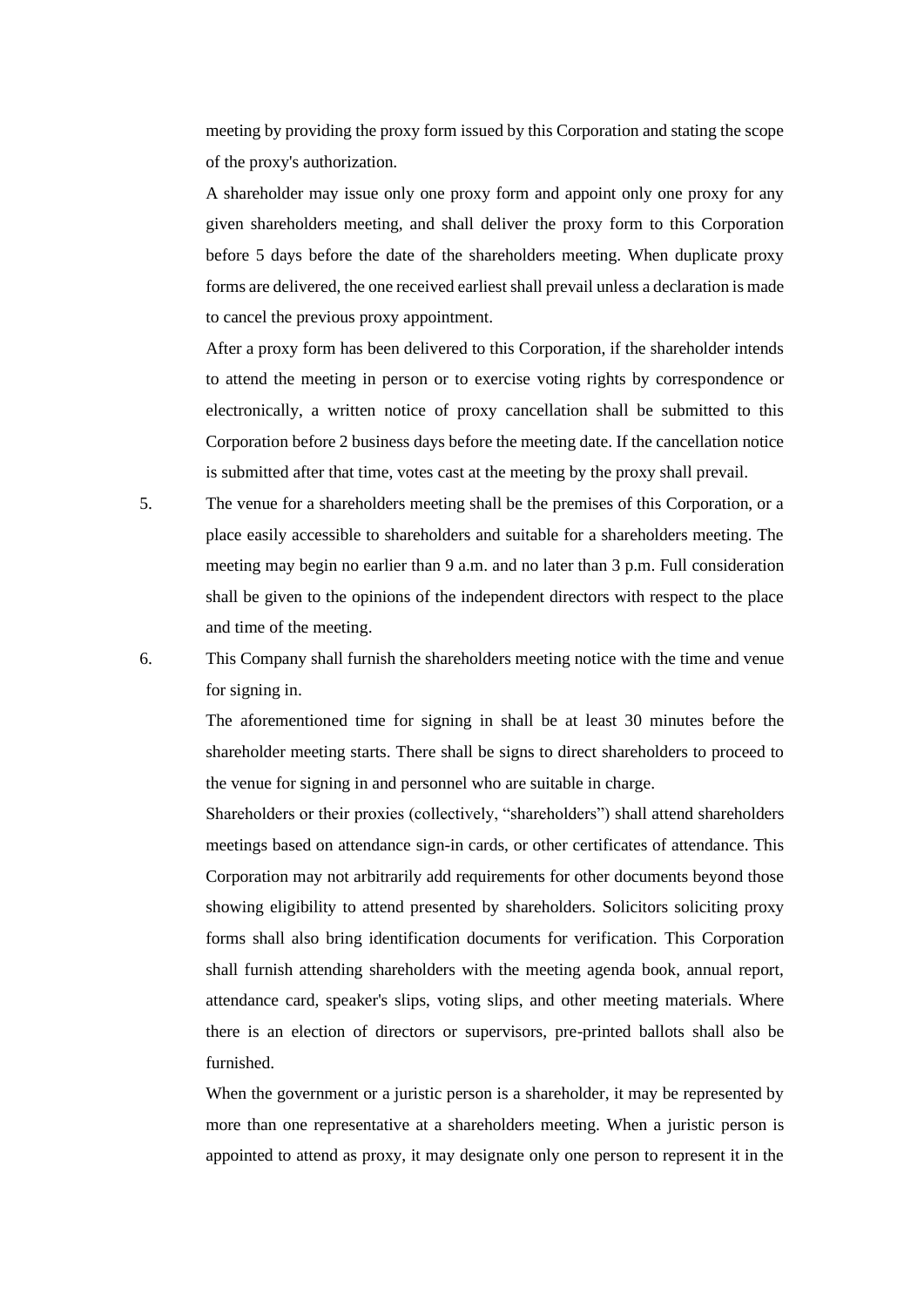meeting.

7. If a shareholders meeting is convened by the board of directors, the meeting shall be chaired by the chairperson of the board. When the chairperson of the board is on leave or for any reason unable to exercise the powers of the chairperson, the vice chairperson shall act in place of the chairperson; if the vice chairperson also is on leave or for any reason unable to exercise the powers of the vice chairperson, the chairperson shall appoint one of the board of directors to act as chair. Where the chairperson does not make such a designation, the board or the directors shall select from among themselves one person to serve as chair.

> The board of director who serve as chair shall be in his post for more than six months and familiar with the Company's financials and operations. The same applies to the director who serve as chair and who represents a corporation.

> It is advisable that shareholders meetings convened by the board of directors be chaired by the Chairman and be attended by a majority of the directors, at least one independent director in person, and at least one member of each functional committee on behalf of the committee. The attendance shall be recorded in the meeting minutes. If a shareholders meeting is convened by a party with power to convene but other than the board of directors, the convening party shall chair the meeting. When there are two or more such convening parties, they shall mutually select a chair from among themselves.

> The Company may appoint its attorneys, certified public accountants, or related persons retained by it to attend a shareholders meeting in a non-voting capacity.

- 8. This Corporation shall record the proceedings of a shareholders meeting in their entirety in audio or video and retain the recording for at least 1 year. If, however, a shareholder files a lawsuit pursuant to Article 189 of the Company Act, the recording shall be retained until the conclusion of the litigation.
- 9. Attendance at shareholders meetings shall be calculated based on numbers of shares. The number of shares in attendance shall be calculated according to the shares indicated by attendance sign-in cards handed in plus the number of shares whose voting rights are exercised by correspondence or electronically.

The chair shall call the meeting to order at the appointed meeting time and also announce relevant information regarding the number of shares without voting rights and the number of shares attending. However, when the attending shareholders do not represent a majority of the total number of issued shares, the chair may announce a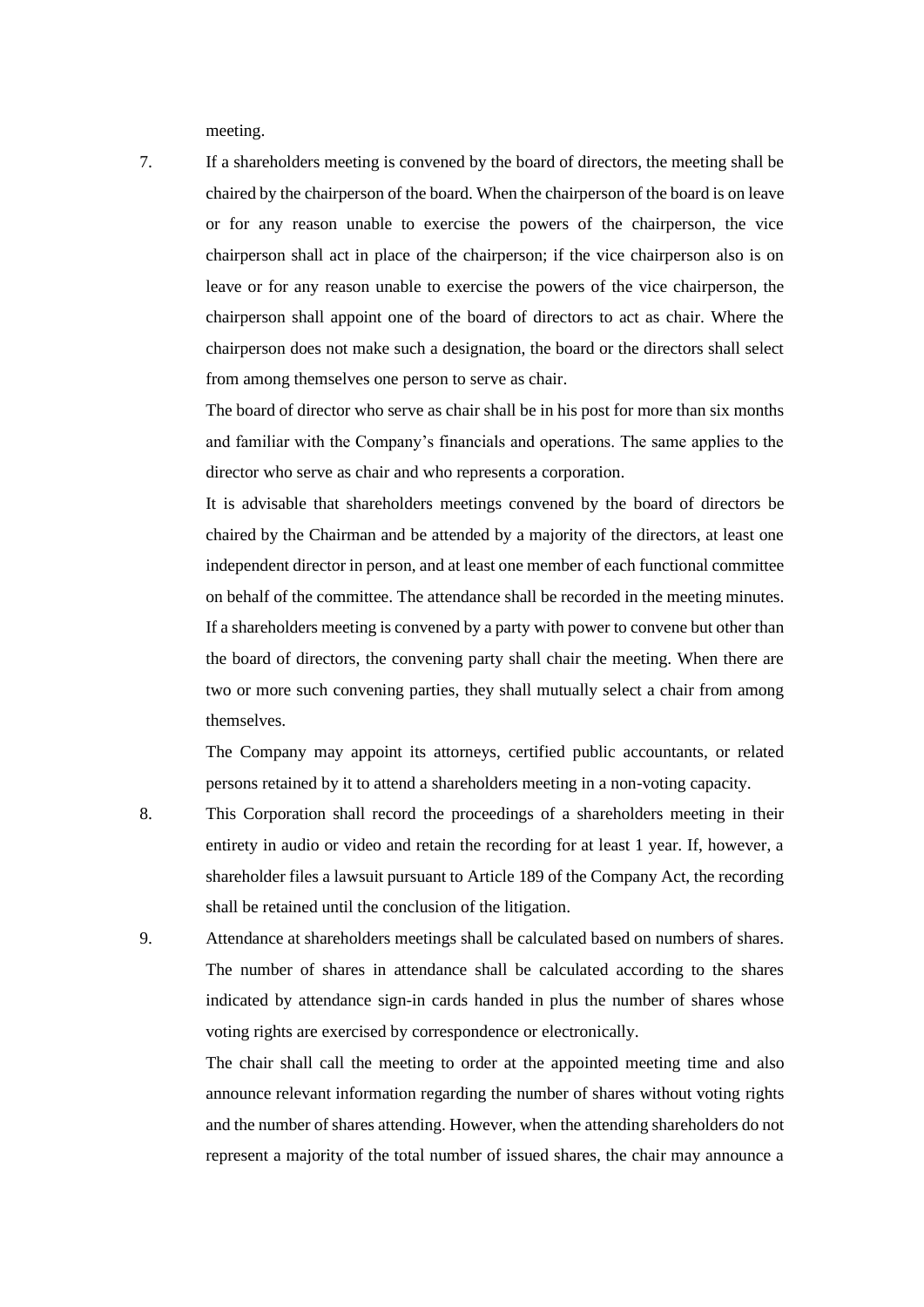postponement, provided that no more than two such postponements, for a combined total of no more than 1 hour, may be made. If the quorum is not met after two postponements and the attending shareholders still represent less than one third of the total number of issued shares, the chair shall declare the meeting adjourned.

If the quorum is not met after two postponements as referred to in the preceding paragraph, but the attending shareholders represent one third or more of the total number of issued shares, a tentative resolution may be adopted pursuant to Article 175, paragraph 1 of the Company Act; all shareholders shall be notified of the tentative resolution and another shareholders meeting shall be convened within 1 month.

When, prior to conclusion of the meeting, the attending shareholders represent a majority of the total number of issued shares, the chair may resubmit the tentative resolution for a vote by the shareholders meeting pursuant to Article 174 of the Company Act.

10. If a shareholders meeting is convened by the board of directors, the meeting agenda shall be set by the board of directors. Relevant motions should be voted by poll. The meeting shall proceed in the order set by the agenda, which may not be changed without a resolution of the shareholders meeting.

> The provisions of the preceding paragraph apply mutatis mutandis to a shareholders meeting convened by a party with the power to convene that is not the board of directors.

> The chair may not declare the meeting adjourned prior to completion of deliberation on the meeting agenda of the preceding two paragraphs (including extraordinary motions), except by a resolution of the shareholders meeting. If the chair declares the meeting adjourned in violation of the rules of procedure, the other members of the board of directors shall promptly assist the attending shareholders in electing a new chair in accordance with statutory procedures, by agreement of a majority of the votes represented by the attending shareholders, and then continue the meeting.

> The chair shall allow ample opportunity during the meeting for explanation and discussion of proposals and of amendments or extraordinary motions put forward by the shareholders; when the chair is of the opinion that a proposal has been discussed sufficiently to put it to a vote, the chair may announce the discussion closed and call for a vote and arrange adequate voting time.

11. Before speaking, an attending shareholder must specify on a speaker's slip the subject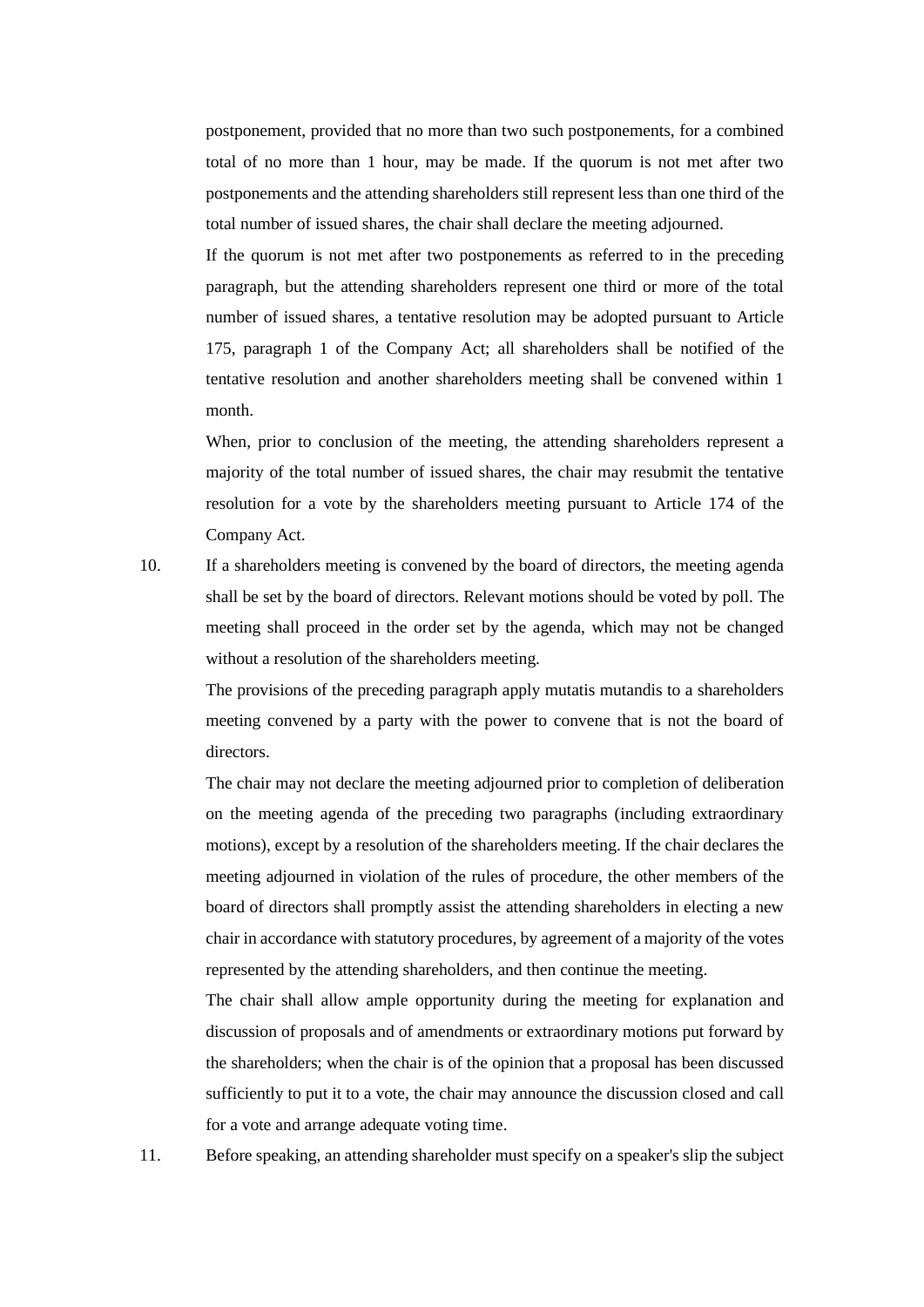of the speech, his/her shareholder account number (or attendance card number), and account name. The order in which shareholders speak will be set by the chair.

A shareholder in attendance who has submitted a speaker's slip but does not actually speak shall be deemed to have not spoken. When the content of the speech does not correspond to the subject given on the speaker's slip, the spoken content shall prevail. Except with the consent of the chair, a shareholder may not speak more than twice on the same proposal, and a single speech may not exceed 5 minutes. If the shareholder's speech violates the rules or exceeds the scope of the agenda item, the chair may terminate the speech.

When an attending shareholder is speaking, other shareholders may not speak or interrupt unless they have sought and obtained the consent of the chair and the shareholder that has the floor; the chair shall stop any violation.

When a juristic person shareholder appoints two or more representatives to attend a shareholders meeting, only one of the representatives so appointed may speak on the same proposal.

After an attending shareholder has spoken, the chair may respond in person or direct relevant personnel to respond.

12. Voting at a shareholders meeting shall be calculated based the number of shares.

With respect to resolutions of shareholders meetings, the number of shares held by a shareholder with no voting rights shall not be calculated as part of the total number of issued shares.

When a shareholder is an interested party in relation to an agenda item, and there is the likelihood that such a relationship would prejudice the interests of this Corporation, that shareholder may not vote on that item, and may not exercise voting rights as proxy for any other shareholder.

The number of shares for which voting rights may not be exercised under the preceding paragraph shall not be calculated as part of the voting rights represented by attending shareholders.

With the exception of a trust enterprise or a shareholder services agent approved by the competent securities authority, when one person is concurrently appointed as proxy by two or more shareholders, the voting rights represented by that proxy may not exceed 3 percent of the voting rights represented by the total number of issued shares. If that percentage is exceeded, the voting rights in excess of that percentage shall not be included in the calculation.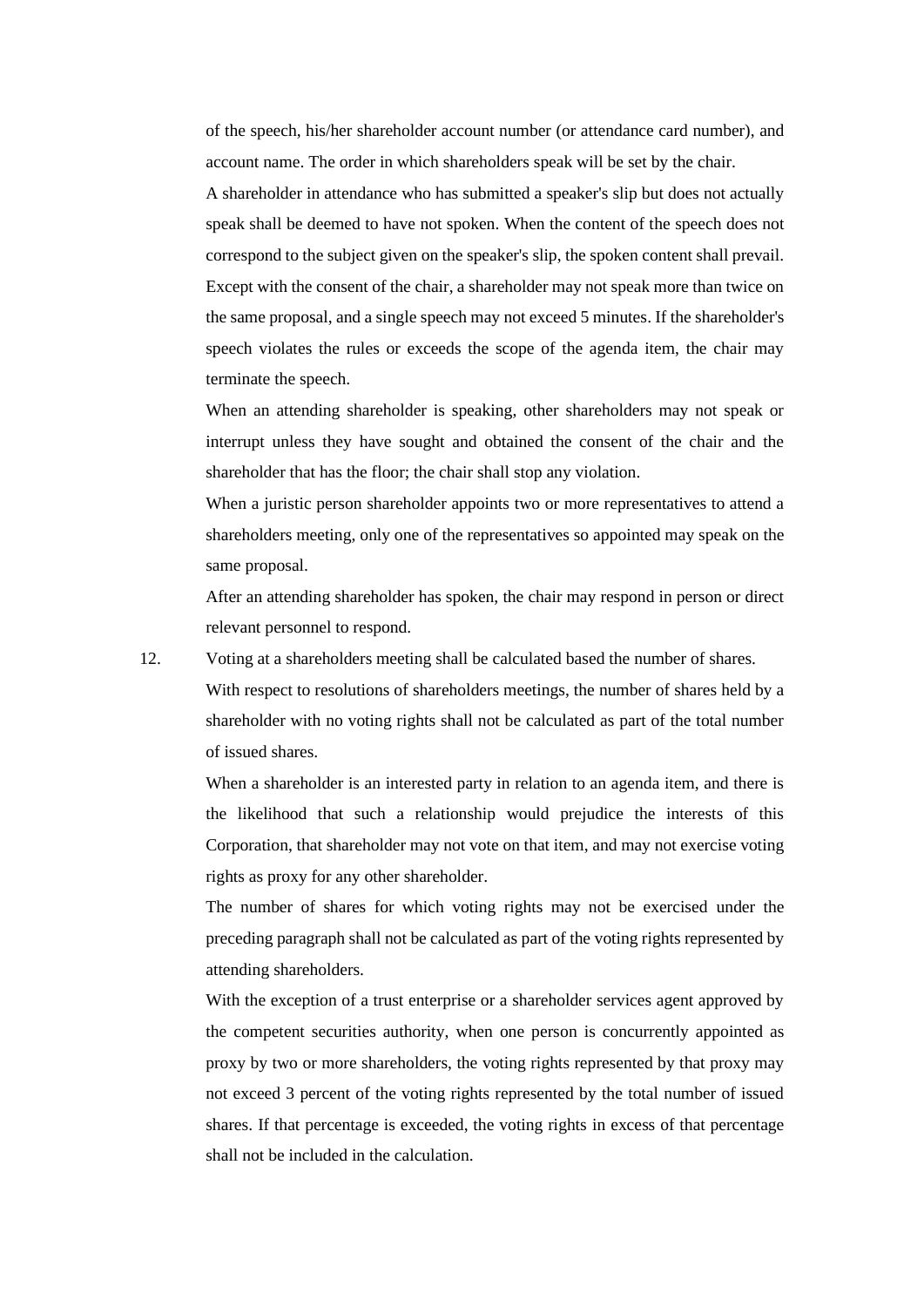13. A shareholder shall be entitled to one vote for each share held, except when the shares are restricted shares or are deemed non-voting shares under Article 179, paragraph 2 of the Company Act.

When this Corporation holds a shareholders meeting, it may allow the shareholders to adopt electronic means and may exercise its voting rights in writing. When voting rights are exercised by correspondence or electronic means, the method of exercise shall be specified in the shareholders meeting notice. A shareholder exercising voting rights by correspondence or electronic means will be deemed to have attended the meeting in person, but to have waived his/her rights with respect to the extraordinary motions and amendments to original proposals of that meeting; it is therefore advisable that this Corporation avoid the submission of extraordinary motions and amendments to original proposals.

A shareholder intending to exercise voting rights by correspondence or electronic means under the preceding paragraph shall deliver a written declaration of intent to this Corporation before 2 days before the date of the shareholders meeting. When duplicate declarations of intent are delivered, the one received earliest shall prevail, except when a declaration is made to cancel the earlier declaration of intent.

After a shareholder has exercised voting rights by correspondence or electronic means, in the event the shareholder intends to attend the shareholders meeting in person, a written declaration of intent to retract the voting rights already exercised under the preceding paragraph shall be made known to this Corporation, by the same means by which the voting rights were exercised, before 2 business days before the date of the shareholders meeting. If the notice of retraction is submitted after that time, the voting rights already exercised by correspondence or electronic means shall prevail. When a shareholder has exercised voting rights both by correspondence or electronic means and by appointing a proxy to attend a shareholders meeting, the voting rights exercised by the proxy in the meeting shall prevail.

Except as otherwise provided in the Company Act and in this Corporation's articles of incorporation, the passage of a proposal shall require an affirmative vote of a majority of the voting rights represented by the attending shareholders.

At the time of a vote, for each proposal, the chair or a person designated by the chair shall first announce the total number of voting rights represented by the attending shareholders, followed by a poll of the shareholders. After the conclusion of the meeting, on the same day it is held, the results for each proposal, based on the numbers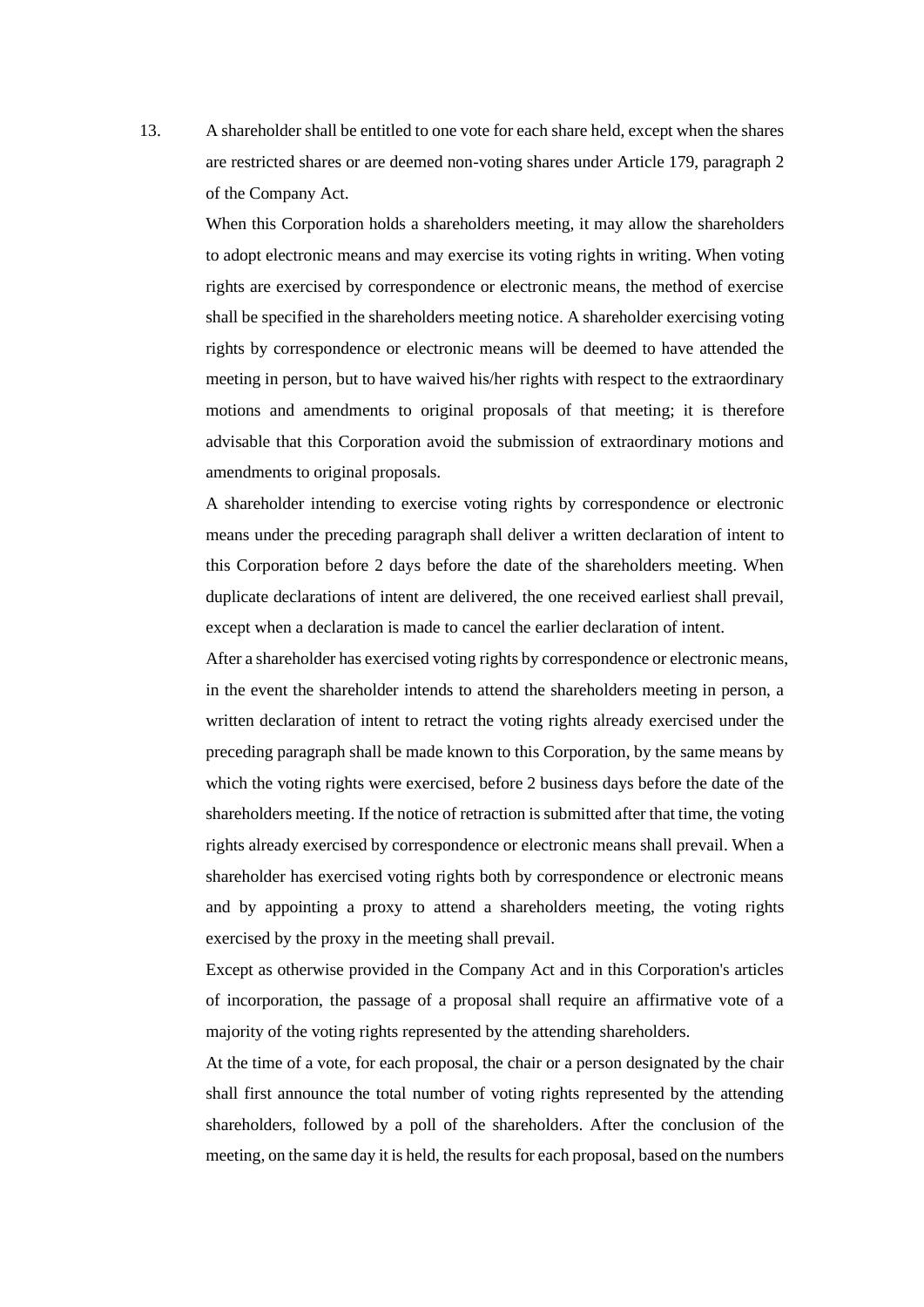of votes for and against and the number of abstentions, shall be entered into the MOPS. When there is an amendment or an alternative to a proposal, the chair shall present the amended or alternative proposal together with the original proposal and decide the order in which they will be put to a vote. When any one among them is passed, the other proposals will then be deemed rejected, and no further voting shall be required.

Vote monitoring and counting personnel for the voting on a proposal shall be appointed by the chair, provided that all monitoring personnel shall be shareholders of this Corporation.

Vote counting shall be conducted in public at the place of the shareholders meeting, and voting results shall be reported on-site immediately and recorded in writing.

14. The election of directors at a shareholders meeting shall be held in accordance with the applicable election and appointment rules adopted by this Corporation, and the voting results shall be announced on-site immediately including the names of those elected as directors and their number of votes cast, and those unelected and their number of votes cast.

> The ballots for the election referred to in the preceding paragraph shall be sealed with the signatures of the monitoring personnel and kept in proper custody for at least 1 year. If, however, a shareholder files a lawsuit pursuant to Article 189 of the Company Act, the ballots shall be retained until the conclusion of the litigation.

15. Matters relating to the resolutions of a shareholders meeting shall be recorded in the meeting minutes. The meeting minutes shall be signed or sealed by the chair of the meeting and a copy distributed to each shareholder within 20 days after the conclusion of the meeting. The meeting minutes shall be produced and distributed electronically. The distribution of the proceedings in the preceding paragraph allows the company to enter the announcement to the MOPS.

> The meeting minutes shall accurately record the year, month, day, and place of the meeting, the chair's full name, the methods by which resolutions were adopted, and a summary of the deliberations and voting results (Including statistical weights), the number of votes for each candidate should be disclosed when electing directors and shall be retained for the duration of the existence of this Corporation.

16. On the day of a shareholders meeting, this Corporation shall compile in the prescribed format a statistical statement of the number of shares obtained by solicitors through solicitation and the number of shares represented by proxies, and shall make an